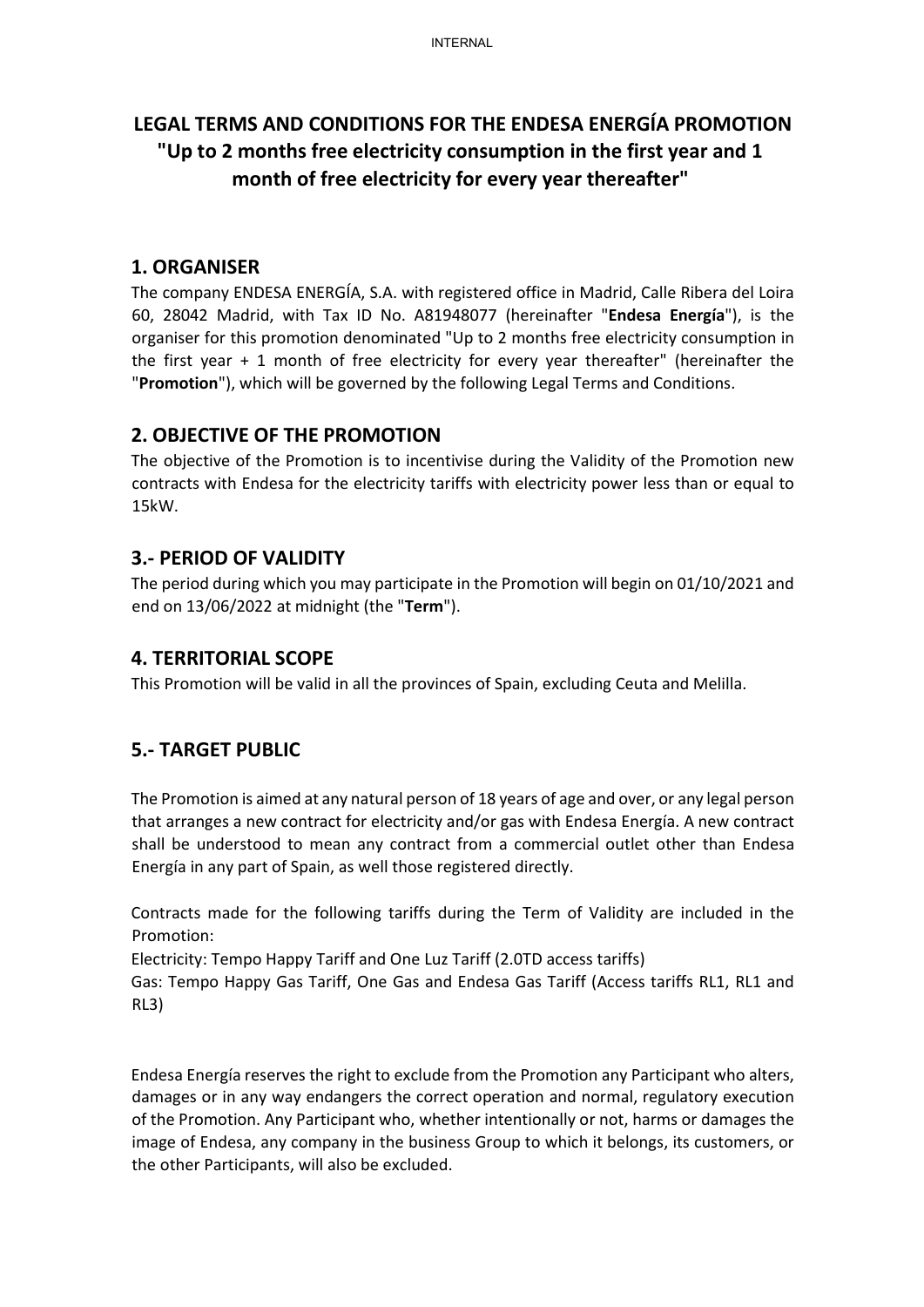## 6.- DEPOSIT AND ACCESSIBILITY.

The Legal Terms and Conditions for the Promotion are published and accessible to all Participants and the general public at the following addresses:

www.endesa.com, www.endesaluz.es, www.endesatarifasluzygas.com, www.ahorroendesa.com, www.endesaluzygas.com, www.endesatempohappy.com, www.tarifasendesa.com/asesoramiento, www.tarifasendesa.com, www.cambiateaendesa.com.

### 7. INCENTIVE

#### Contracts with Happy or One tariffs:

Participants who meet the established requirements may benefit from electricity consumption (energy section) of up to the first two months, at a price of  $\epsilon$ 0/kWh. "One month of electricity consumption" is understood to be 720 hours of consumption.

The incentive is established from one month of free electricity consumption, up to two months if the contract is arranged with the Happy or One tariffs and the gas and/or a maintenance service is arranged at the same supply address.

- $\div$  Option 1: Contract for electricity, "First month's consumption of electricity with Endesa free of charge" (720 hours)
- $\div$  Option 2: Contract for gas if a customer already has an electricity contract in force with Endesa Energía and with the obligation to change their current electricity contract for one of the promoted tariffs "First month of electricity consumption with Endesa, free" (720 hours).
- Option 3: Dual contract (electricity + gas), "First month and a half's consumption of electricity with Endesa free of charge" (1,080 hours)
- $\div$  Option 4: Contract for electricity and a maintenance service, "First month and a half's consumption of electricity with Endesa free of charge" (1,080 hours)
- $\div$  Option 5: Contract for gas and a maintenance service, providing the customer already has an electricity contract with Endesa and changes the electricity contract to a Happy or One Luz tariff, "First month and a half's consumption of electricity with Endesa free of charge" (1,080 hours)
- Option 6: Dual contract (electricity + gas) and an electricity or gas maintenance service, "First two months' consumption of electricity with Endesa free of charge" (1,440 hours)

In addition, each year to coincide with the anniversary of the activation date, a bonus of 720 hours (30 days) will be applied at a price of €0/kWh, provided that none of the contracts used to qualify for this promotion have been cancelled, changed or the distributor changed.

In the case of electricity, this Promotion is not compatible with any other discount or additional promotion on the electricity contract, with the exception of the discount for digital invoicing on this contract (2% discount on energy for 1 year) and only in the case of the Happy tariff.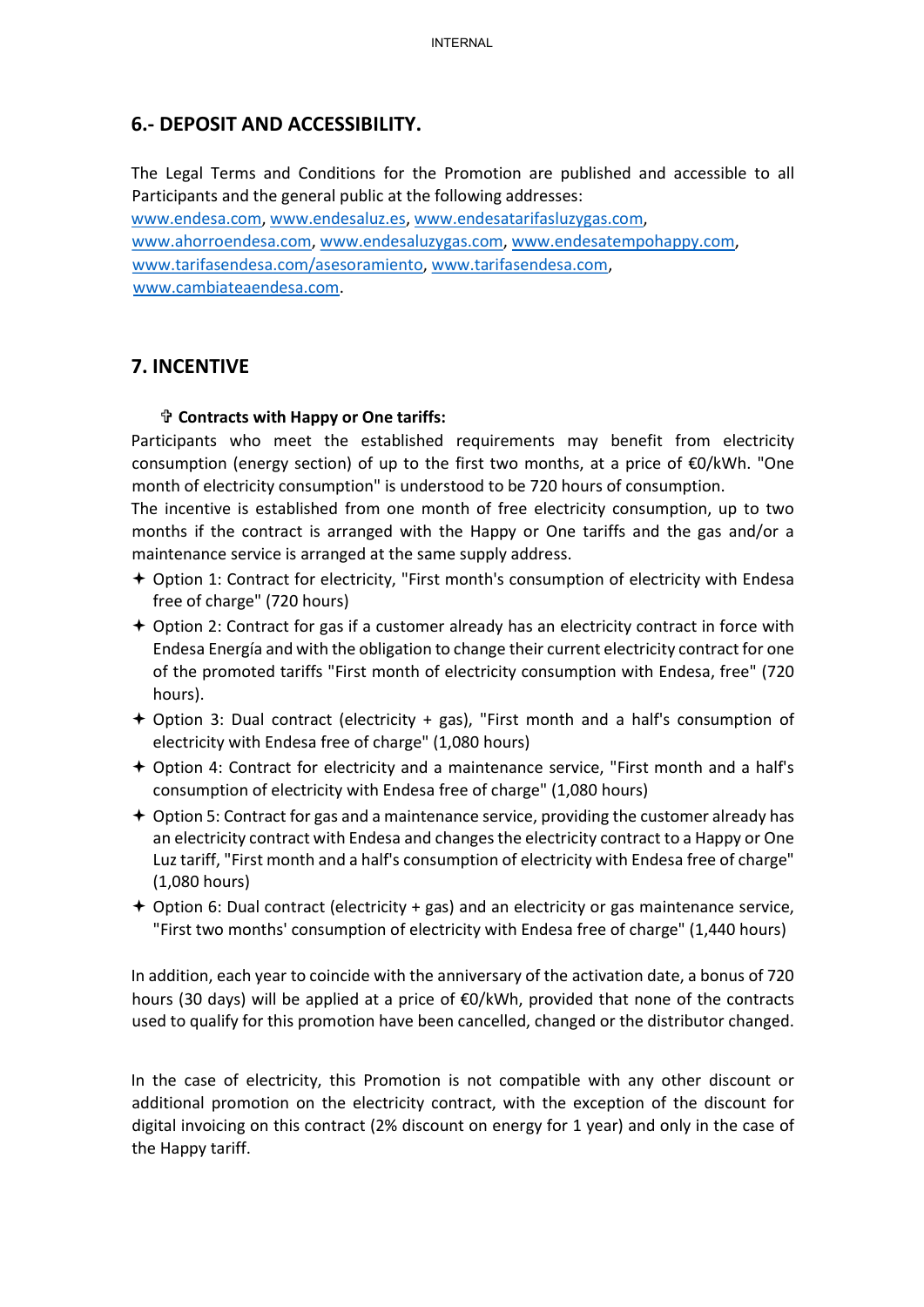In the case of gas, the promotion is compatible with discounts on the gas bill and for dual contracts (electricity + gas at the same supply point to the same contract holder) and for maintenance services.

Endesa offers a stable price that means that any client who contracts with Endesa Energía has a guaranteed energy price (€xx/kWh and the power term) for at least one year from the activation of the contract and as long as the contract remains in force and without making any modification to the conditions.

#### 8. HOW THE PROMOTION WORKS

All the Participants who wish to benefit from this incentive offered by the Promotion should take out a new contract with Endesa Energía during the Period of Validity for the Promotion for a new electricity contract with one of the tariffs indicated in section 5. This gives the right to benefit from 720 hours (30 days) of free electricity consumption each year, providing the contracts that were the object of the promotion remain in force.

If in addition to taking out a contract for electricity, a contract for gas and/or a maintenance service is taken out for the same supply point and by the same contract holder, the bonus in the first year could be up to 1,440 hours (2 months), as included in section 7.

Furthermore, if a customer already has an electricity contract in force with Endesa Energía and takes out a new gas contract, they may participate in the promotion. The promotion always applies to the electricity contract, so if the customer already has their electricity contracted with Endesa Energía and contracts gas (for the same address), a new electricity contract needs to be made with the conditions and products of this promotion. Therefore, they will lose the conditions they had in their previous electricity contract.

Commitment to minimum duration: To be able to benefit from the price of €0/kWh under the terms of the promotion, it will be a necessary requirement to maintain the supply of electricity at the tariffs indicated in the promotion (Happy and One) and additionally gas supply and the maintenance service where applicable for a minimum period of one year. Otherwise, Endesa Energía will invoice the consumption in the hours promoted at the price of the power unit for the remaining hours according to the conditions of the signed contract (in the case of Happy, all energy will be charged at the "Other Hours" price), plus the corresponding taxes.

After the contract has been in force for 12 months, in the event that the customer cancels or changes the distributor for one of the contracts that were used to qualify for this promotion (electricity or gas), or changes the contracted product subject to the promotion for another, the free month that would have been obtained in the future will be lost.